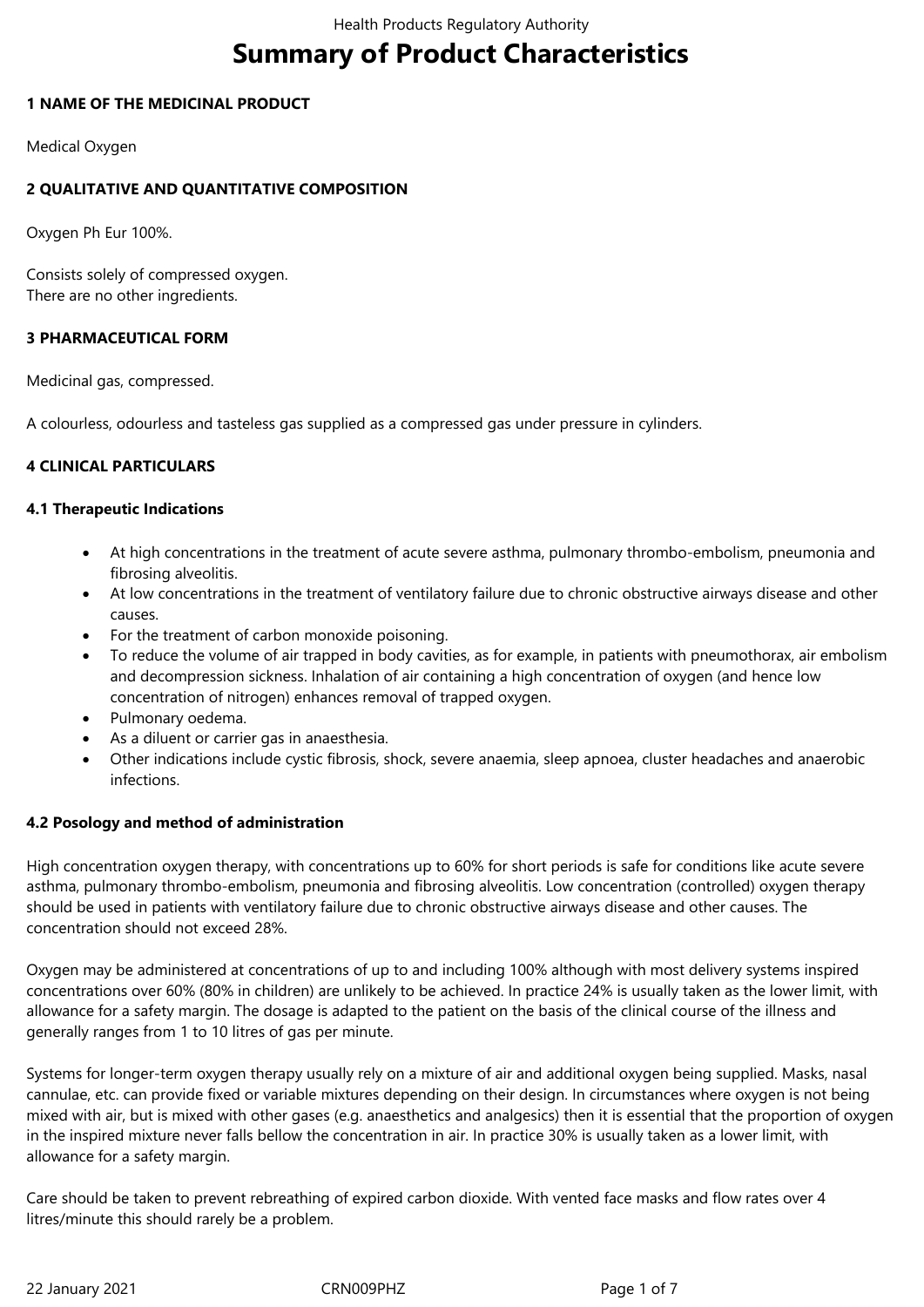#### Health Products Regulatory Authority

In an emergency a doctor may need to administer doses considerably higher to patients with severe breathing difficulties. Such doses may be up to 60 litres per minute, controlled by special flowmeters.

Other systems of administration include face tents, headboxes, cot hoods and supply to a tracheostomy.

In severe hypoxia the use of a positive pressure mask may be valuable. This technique should only be used by experienced practitioners.

#### **4.3 Contraindications**

Oxygen supports combustion and smoking should be prohibited when oxygen is in use and no naked flames should be allowed.

### **4.4 Special warnings and precautions for use**

There are no absolute contraindications to the use of oxygen but inspired concentrations should be limited in the case of premature infants and those patients with chronic airways disease.

Patients with chronic severe obstructive airways disease rely on hypoxic drive for respiration. When such patients are given oxygen therapy it must be administered at a relatively low concentration and must be accurately metered and titrated against arterial concentrations and clinical observation. There is need to limit inspired oxygen concentrations in premature infants because of the risk of retinopathy of prematurity.

High concentrations of oxygen should always be reduced as soon as possible to the lowest concentrations needed to correct hypoxia, in order to prevent the development of any associated oxygen toxicity.

Connections for hoses, valves etc. must be clean and dry. If necessary, clean only with plain water. Do not use solvents. Use clean, lint free cloths for cleaning and drying off.

Use no oil or grease on the cylinder valve or associated equipment.

Do not allow naked flames near the container.

Do not smoke when using oxygen.

Do not breathe oxygen at pressures in excess of atmospheric.

In spite of the various hazards associated with oxygen the benefits of treatment will often far outweigh the risks. Those risks can be minimised by titrating oxygen supply to the needs of the individual patient.

The danger of oxygen and fire cannot be over-emphasied. The risk of fire and serious burns should always be stressed to patients receiving oxygen therapy. Whilst oxygen is non-flammable it strongly supports combustion. Thus smoking is prohibited when oxygen is in use and no naked flame should be allowed. Since even the smallest spark can cause violent ignition, electrical equipment capable of sparking (including even toys which may produce sparks) should not be used in the vicinity of patients receiving oxygen.

It is very important also that the reducing valve that controls the flow rate is free from all traces of oil and grease since otherwise there is a risk of spontaneous combustion and a violent explosion may occur.

## **4.5 Interaction with other medicinal products and other forms of interactions**

Interactions with amiodarone have been reported. Relapse of bleomycin-induced lung disease may be associated with a fatal outcome.

Patients with pre-existing oxygen radical damage to the lung may have this damage exacerbated by oxygen therapy e.g. in the treatment of paraquat poisoning.

Respiratory depression due to alcohol may potentiate that caused by oxygen.

22 January 2021 CRN009PHZ Page 2 of 7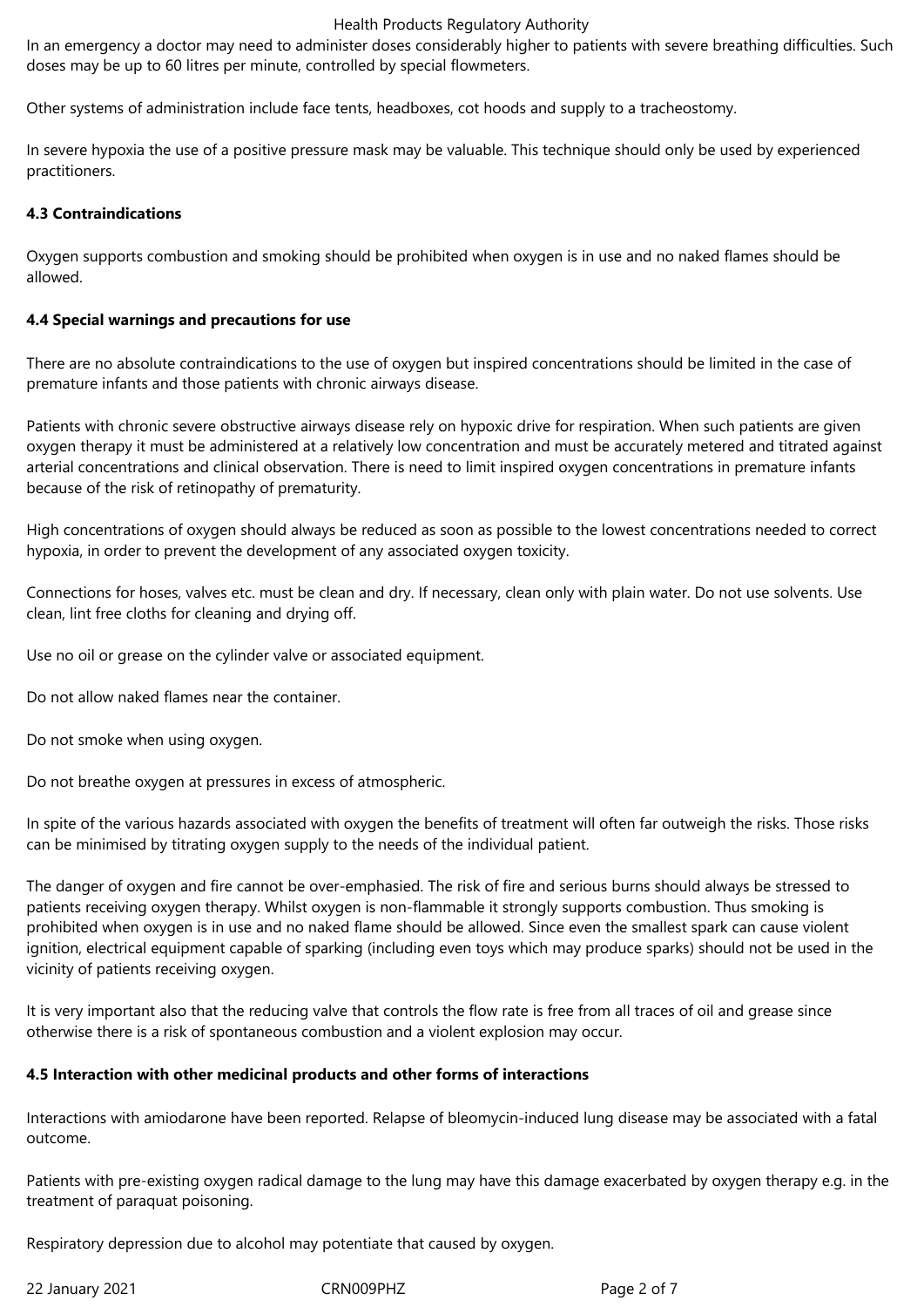## **4.6 Fertility, pregnancy and lactation**

There are no contraindications for oxygen therapy during pregnancy or breast-feeding.

### **4.7 Effects on ability to drive and use machines**

In normal circumstances, oxygen does not interfere with conscious level but patients who require continuous oxygen support will require individual assessment as to their ability to drive or operate machinery.

### **4.8 Undesirable effects**

In patients with chronic severe airway disease who rely on hypoxic drive of respiration, the administration of high levels of oxygen will result in further under-ventilation and further accumulation of carbon dioxide and acidosis. In the premature infant exposure to excessive oxygen concentrations may be associated with the following conditions: retrolental fibroplasia, bronchopulmonary dysplasia, subependymal and intraventicular haemorrhage and necrotising enterocolotis.

In hyperbaric chambers in the management of conditions such as cabon monoxide poisoning, anaerobic infections and acute ischaemic diseases, convulsions and other central nervous system (CNS) effects may occur at 2 atmospheres or more, after a few hours exposure to pure oxygen. At higher pressures more rapid onset of CNS symptoms will occur.

Oxygen toxicity depends upon both the inspired pressure (a function of concentration and barometric pressure) and the duration of exposure, the safe duration decreasing as the pressure increases.

At lower pressures of up to 2 atmospheres absolute, pulmonary toxicity occurs before CNS toxicity; at higher pressures the reverse applies. Symptoms of pulmonary toxicity include a decrease in vital capacity, cough and substernal distress. Symptoms of CNS toxicity include nausea, mood changes, vertigo, twitching, convulsions and loss of consciousness. Retinopathy of prematurity (retrolental fibroplasia) has been associated in some premature infants with excessive oxygen therapy.

### Reporting of suspected adverse reactions

Reporting suspected adverse reactions after authorisation of the medicinal product is important. It allows continued monitoring of the benefit/risk balance of the medicinal product. Healthcare professionals are asked to report any suspected adverse reactions via HPRA Pharmacovigilance, Website: www.hpra.ie

#### **4.9 Overdose**

Prolonged hyperoxygenation can result in lung injury. Cases must be assessed individually, but experience from healthy volunteers would suggest that prolonged exposure, over periods of months, to concentrations up to 30% whilst producing sub-clinical pathologic changes has not been proven to cause specific lung injury. Similarly for exposures up to 60% for up to one week. However administration of 100% oxygen for more than 24 to 30 hours will result in substernal chest pain and mild dyspnoea. Symptoms may progress, become systemic and include malaise, nausea and transient paraesthesia.

See section 4.8 for the effects of overdose in specific patient groups.

## **5 PHARMACOLOGICAL PROPERTIES**

#### **5.1 Pharmacodynamic properties**

The characteristics of oxygen are: Odourless, colourless gas. Molecular weight 32.00 Boiling point -183.1 degrees Celsius (at 1 bar) Density 1.355kg/m3 (at 15° Celsius) ATC Code: V03AN01

Oxygen is present in the atmosphere at 21% and is an absolute necessity for life.

22 January 2021 CRN009PHZ Page 3 of 7 The basal oxygen consumption in man is about 250ml/min for a body surface of 1.8sq metres. It is reduced by about 10% during anaesthesia and natural sleep and by about 50% for a 10 degree Celsius fall in body temperature.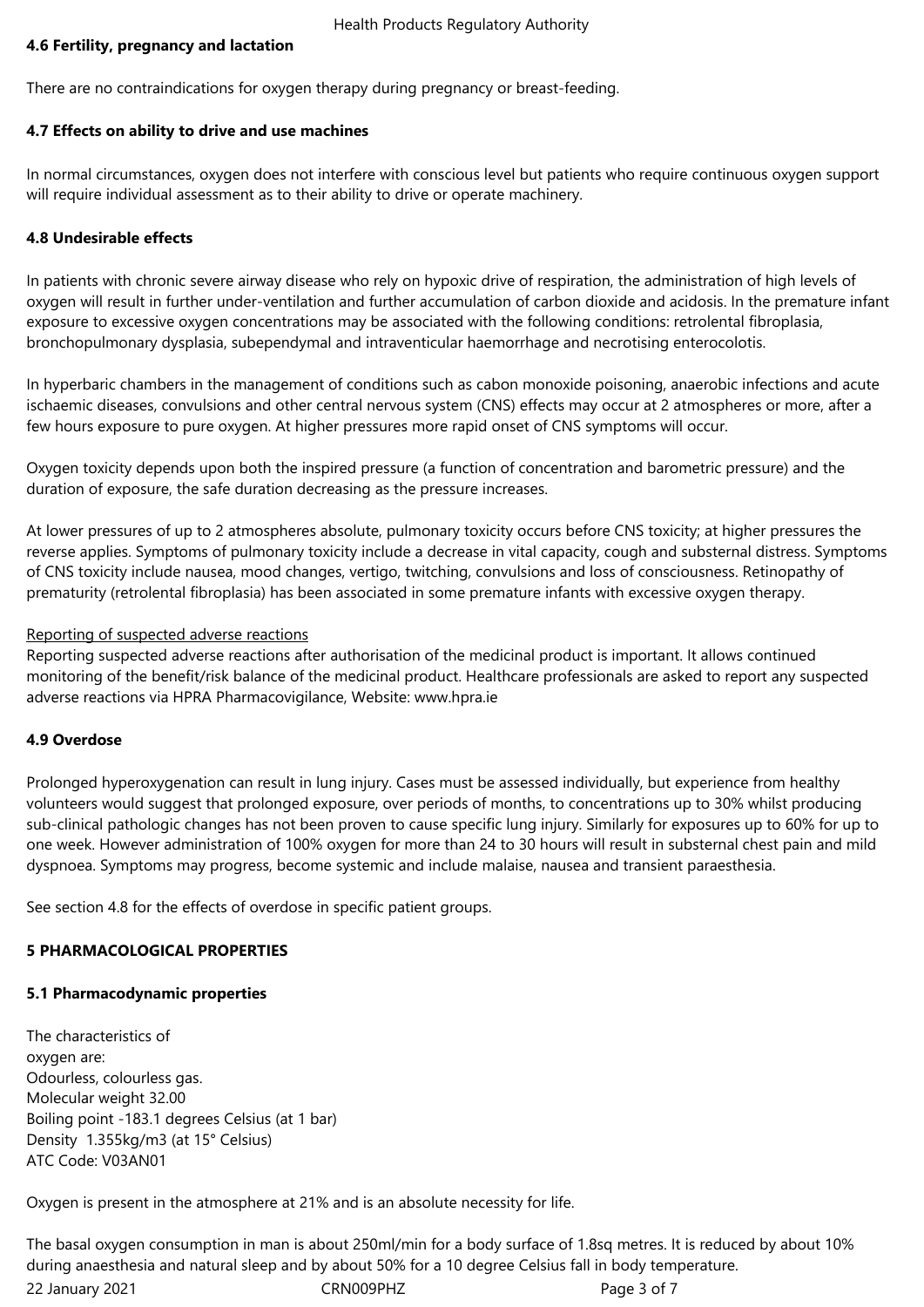#### Health Products Regulatory Authority

Alveolar air contains about 15% oxygen at 14 kpa (105mm Hg) and arterial blood has an oxygen tension of 13 kpa (97mm Hg).

The difference, known as the alveolar-arterial oxygen tension gradient, increases with age. The difference may be as great as 4kpa (30mm Hg) in a healthy, elderly individual.

Oxygen in the blood is mostly combined with haemoglobin. Normally, haemoglobin in arterial blood is 97% saturated and the oxygen content of the blood is 19.8 vol%, 0.3ml of this being carried in solution. The remainder is held in chemical combination with haemoglobin.

The concept of oxygen availability can be expressed as the product of the cardiac output and the oxygen content of the blood.

The average healthy individual with a basal oxygen consumption has no more than 4 minutes supply of oxygen in the blood.

#### **5.2 Pharmacokinetic properties**

The uptake of oxygen by the blood in the lungs and discharge to the tissues is determined by the oxygen dissociation curve. The characteristic sigmoid shape ensures that, at tensions between 5kpa (40mm Hg) and 2kpa (15mm Hg) the oxygen carried in the blood from the lungs can readily be given up to the tissues.

The uptake from the lungs is rapid because blood flow through the capillaries, where the exchange takes place, occurs in about 0.5 seconds. The uptake of oxygen is favoured by the simultaneous loss of carbon dioxide which is then excreted in the expired air. Conversely, the entry of carbon dioxide into the blood from the tissues facilitates oxygen transfer to the cells.

At rest, mixed venous blood returning to the lungs contains 13-14ml of oxygen per 100ml, but with severe exercise, the oxygen content may fall to 3-4ml. In very active tissue, almost complete extraction occurs.

#### **5.3 Preclinical safety data**

Experience of oxygen therapy has largely derived from experience in man. Thus, whilst there obviously have been laboratory studies, there are no formal 'pre-clinical' observations to report.

#### **6 PHARMACEUTICAL PARTICULARS**

#### **6.1 List of excipients**

None.

#### **6.2 Incompatibilities**

There are no known incompatibilities with oxygen.

#### **6.3 Shelf life**

3 years.

#### **6.4 Special precautions for storage**

• Medical Gas Cylinders should be stored in a secure area that is well ventilated, under cover, preferably inside, kept dry and clean and not subjected to extremes of heat or cold.

• Cylinders should not be stored near stocks of combustible materials or near sources of heat.

- The storage area should be kept clean and tidy, free from debris.
- Medical gas cylinders containing different gases should be segregated within the store and should be clearly identified.
- Full and empty cylinders should be stored separately.
- Medical gas cylinders should be stored separately from industrial cylinders and other types of non-medical cylinders.
- Full cylinders should be used in strict rotation so that cylinders with the earliest expiry dates are used first.
- Precautions should be taken to protect cylinders from theft.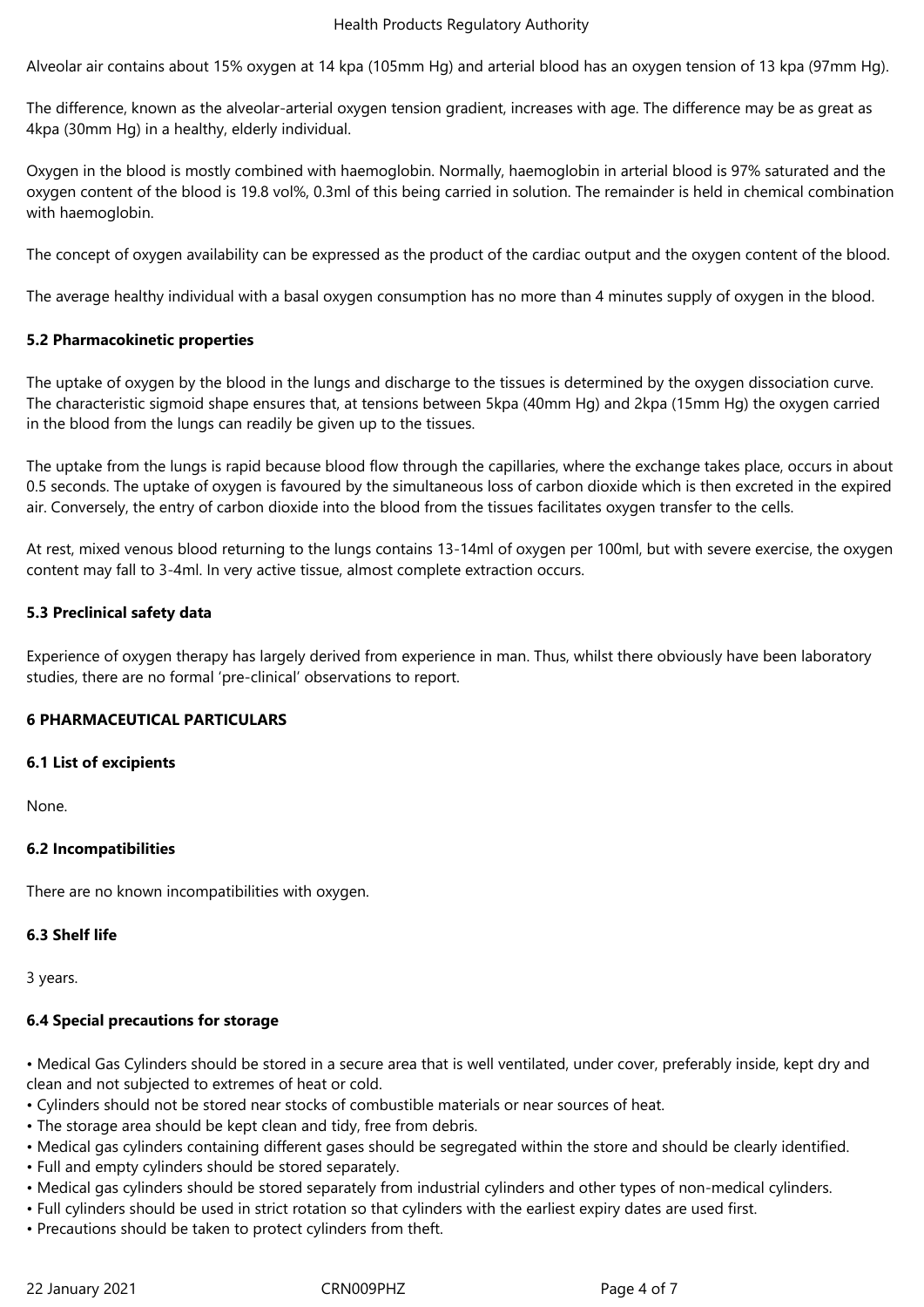Medical Oxygen is a compressed gas supplied under pressure in a cylinder fitted with a valve to control the outflow of the gas.

The gas cylinder can be constructed from high-strength chromium-molybdenum steel, aluminium, aluminium liners with carbon wrap on either of the sides of the cylinder or all over.

The colour scheme for Medical Oxygen is changing from a black body with a white shoulder (top) to a white body with a white shoulder (top).

Your cylinder may be of either colour scheme.

Medical oxygen cylinders are fitted with a valve. The valve can be a pin-index valve complying with BS EN 407 a bullnose valve complying with BS 341 or an integral pressure regulator valve that processes the cylinder pressure to a ultra low outlet pressure of 4.1 bar to ensure safe distribution. Integral pressure regulator valves are medical devices.

Cylinders fitted with pin-index or bullnose valves are used with a separate pressure regulator (medical device).

The gas cylinders have a variety of water capacities and are filled to 137, 200 or 300 bar. The following is a list of the nominal oxygen content in litres of the cylinders at 15 C and 1013.2 mbar:

74, 81, 88, 97, 103, 107, 113, 118, 129, 132, 145, 147, 150, 154, 161, 162, 171, 176, 177, 184, 185, 191, 193, 201, 206, 210, 214, 216, 221, 226, 235, 236, 242, 247, 250, 257, 258, 265, 268, 274, 277, 279, 290, 294, 300, 306, 308, 309, 322, 323, 338, 339, 343, 353, 355, 364, 368, 370, 371, 382, 385, 386, 387, 397, 401, 403, 407, 412, 419, 426, 429, 432, 435, 441, 450, 451, 456, 462, 467, 470, 472, 484, 485, 493, 500, 514, 515, 516, 524, 529, 532, 536, 544, 548, 555, 557, 559, 564, 573, 579, 580, 586, 588, 596, 600, 603, 613, 617, 622, 629, 632, 643, 645, 647, 661, 662, 665, 676, 677, 678, 686, 691, 693, 706, 707, 709, 720, 725, 729, 735, 740, 741, 750, 758, 764, 771, 772, 774, 779, 790, 793, 794, 802, 806, 809, 815, 822, 823, 832, 836, 838, 853, 854, 857, 863, 867, 870, 879, 882, 887, 894, 897, 900, 903, 911, 919, 922, 925, 926, 935, 941, 943, 951, 956, 965, 967, 970, 983, 985, 986, 987, 999, 1000, 1007, 1014, 1015, 1017, 1029, 1032, 1044, 1048, 1050, 1058, 1064, 1072, 1073, 1079, 1080, 1088, 1093, 1096, 1103, 1110, 1112, 1115, 1117, 1128, 1132, 1136, 1141, 1144, 1147, 1158, 1161, 1172, 1176, 1177, 1179, 1191, 1193, 1200, 1202, 1205, 1209, 1220, 1222, 1225, 1233, 1235, 1241, 1243, 1250, 1257, 1264, 1265, 1273, 1279, 1286, 1290, 1294, 1295, 1306, 1308, 1322, 1323, 1326, 1329, 1338, 1350, 1352, 1354, 1357, 1367, 1370, 1372, 1382, 1386, 1387, 1393, 1397, 1402, 1411, 1415, 1418, 1426, 1435, 1436, 1441, 1449, 1451, 1455, 1458, 1467, 1470, 1479, 1480, 1483, 1499, 1501, 1511, 1515, 1520, 1522, 1531, 1542, 1543, 1547, 1564, 1565, 1572, 1580, 1586, 1596, 1603, 1608, 1612, 1629, 1634, 1651, 1665, 1672, 1693, 1696, 1715, 1727, 1736, 1757, 1758, 1779, 1788, 1801, 1819, 1822, 1844, 1850, 1865, 1881, 1886, 1908, 1912, 1929, 1942, 1951, 1972, 1973, 1994, 2004, 2015, 2021, 2035, 2036, 2058, 2066, 2079, 2097, 2101, 2122, 2127, 2144, 2158, 2189, 2220, 2251, 2281, 2312, 2343, 2374, 2405, 2436, 2466, 2497, 2528, 2559, 2590, 2621, 2651, 2682, 2713, 2744, 2775, 2806, 2836, 2867, 2898, 2907, 2929, 2960, 2991, 3021, 3052, 3083, 3469, 3804, 5059, 6939, 7276, 7608, 10118, 14552

Not all pack sizes may be marketed.

# **6.6 Special precautions for disposal and other handling**

Use in accordance with the doctor's instruction.

# **GENERAL**

- Pipelines for medical gases should be controlled in accordance with the conditions set out in HTM 02.
- All personnel handling gas cylinders or being responsible for pipeline gas supplies should have adequate knowledge of:
- the properties of the gas,
- precautions to be taken,
- actions in the event of any emergency
- the correct operating procedures for their installation.

• If you own your own cylinders, you must be aware of and discharge your statutory obligations with regard to maintenance and testing.

• Ensure that when cylinders are collected the driver has been properly instructed in the method of handling cylinders and in dealing with any emergency.

# **PREPARATION FOR USE**

To prepare the cylinder for use, before placing near the patient:

22 January 2021 CRN009PHZ Page 5 of 7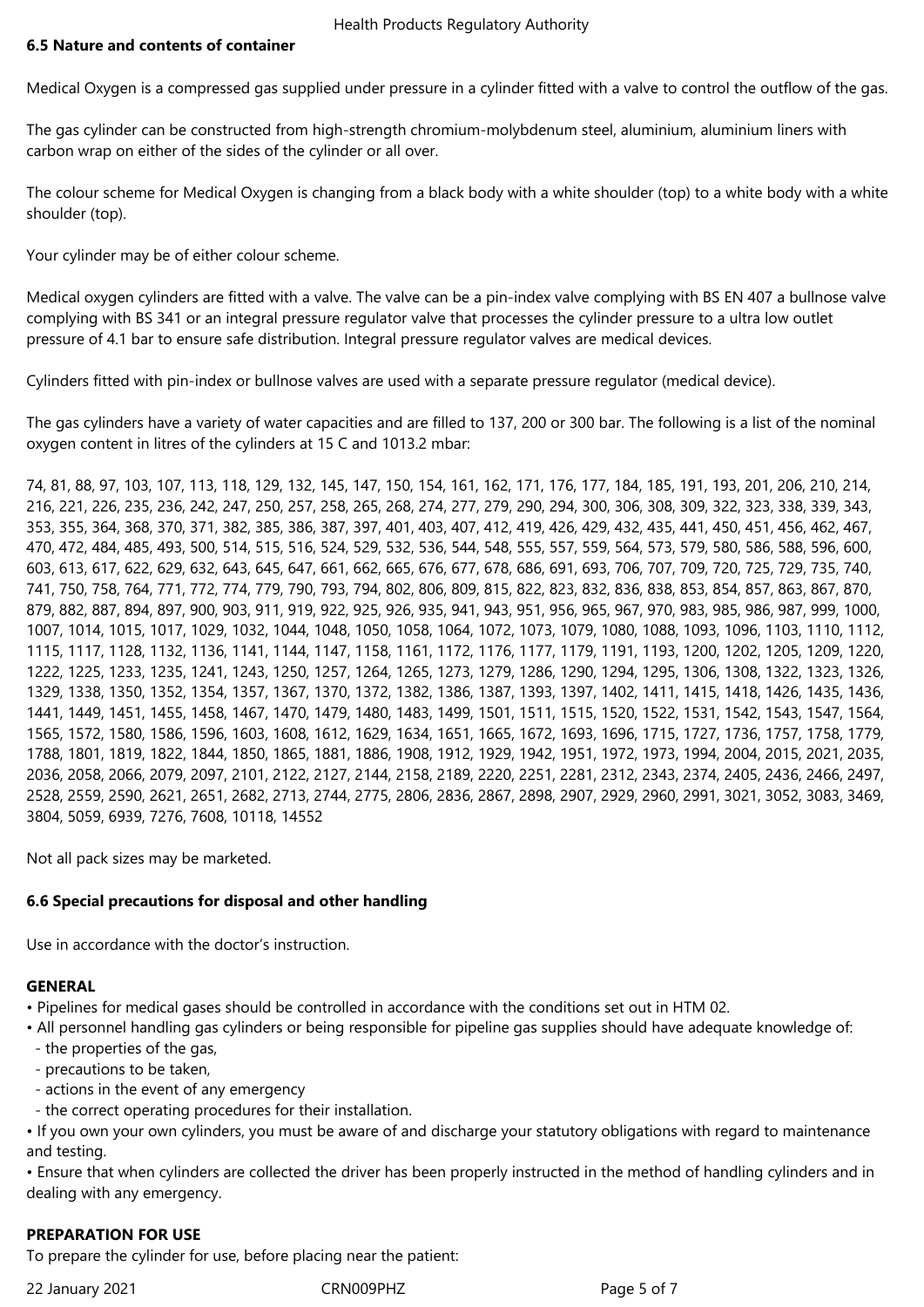#### Health Products Regulatory Authority

• Ensure that the correct cylinder has been selected – check that the cylinder contains Medical Oxygen (Read the label on the cylinder).

- Ensure that the gas is within its expiry date (this is specified on a separate batch label on the shoulder of the cylinder).
- Remove the tamper evident seal (this is only applicable for the first use of the cylinder).
- Ensure that the cylinder is turned off.

# **Cylinders used with a separate pressure regulator**

• Check the gas pressure in the cylinder (read the label) and ensure that the cylinder is compatible with the equipment that it is being connected to. Only the appropriate regulator should be used for the particular gas concerned, correct for the specific product type and the cylinder pressure.

• Ensure that the connecting face of the pin-index valve, the manifold connection or the bullnose outlet of the valve and the regulator connection is clean and free from damage.

• Inspect any seal fitted to the regulator connector for signs of wear or feathering of the seal material or contamination with oil or grease. Replace the seal if there are any signs of wear, damage or contamination.

- Never use oil or grease or any lubricant to connect equipment to a cylinder valve.
- Connect the regulator. Tighten by hand using moderate force to make the connection. Do not use excessive force.
- Ensure that any equipment connected to the cylinder is turned off and any flow device fitted to the regulator is set to zero.

• Connect the appropriate size tubing to the tubing nipple outlet or the medical oxygen probe to the quick connect outlet (where fitted)

- Select the required flowrate (if appropriate)Turn the cylinder on slowly by opening the cylinder valve
- Check the connection for leaks.
- Should leaks occur, this would usually be evident by a hissing noise.

 - If the leak occurs between the valve outlet and the regulator or the manifold connector, turn off the cylinder, depressurise and remove the connector. Replace the seal and reconnect the equipment following the instructions above.

- Sealing or joining compounds must never be used to cure a leak.
- Never use excessive force when connecting equipment to cylinders.
- If the leak persists, label the cylinder and arrange return of the cylinder to your supplier.

# **Cylinders with an integral pressure regulator valve**

- Ensure that the correct equipment is selected for connection to the cylinder valve.
- Never use oil or grease or any lubricant to connect equipment to a cylinder.
- Ensure the flow control (if fitted) is set to zero.

• Connect the appropriate sized tubing to the tubing nipple or the medical oxygen probe to the quick connect outlet on the cylinder (where fitted).

- Turn the cylinder on slowly, open the cylinder valve.
- Check the connection for leaks o Should leaks occur, this would usually be evident by a hissing noise.
- If a leak is found, close the valve remove the connection, check and refit.
- Never use excessive force when connecting equipment to cylinders.
- If the leak persists, label the cylinder and arrange return of the cylinder to your supplier.

# **USE OF CYLINDERS**

- Medical gases must only be used for medicinal purposes.
- When cylinders are not in use they should be turned off, use moderate force to close the valve.
- Smoking and naked lights must not be allowed within the vicinity of cylinders or pipeline outlets.
- Cylinders should be handled with care, never knocked violently or allowed to fall over. Dropping a cylinder can damage the valve and may cause injury. If the cylinder is dropped or knocked in use it must be checked before further use.
- Never roll cylinders along the ground. Cylinders should only be moved with the appropriate size and type of trolley or using the correct handling techniques. Ensure that the cylinder is securely stowed when moving the cylinder.

• When in use, cylinders should be firmly secured to a suitable cylinder support. Take care as lightweight cylinders can be damaged by sharp objects such as securing screws.

- Do not place the cylinder on the patient's bed unless there is no suitable alternative for retaining the cylinder.
- Cylinders must not be repainted or have any marking obscured or labels removed.

# **AFTER USE**

- Turn off the supply of Medical Oxygen by closing the cylinder valve using moderate force only.
- Allow the equipment to vent any residual gas.
- If fitted turn the flow control to zero.
- Disconnect the equipment used to deliver the gas to the patient. Return empty cylinders to the empty cylinder store.
- Contact your supplier to arrange refill of the cylinder by Industrial Pressure Testing Ltd Unit H5 Marina Commercial Park Cork,

Ireland.

22 January 2021 CRN009PHZ Page 6 of 7